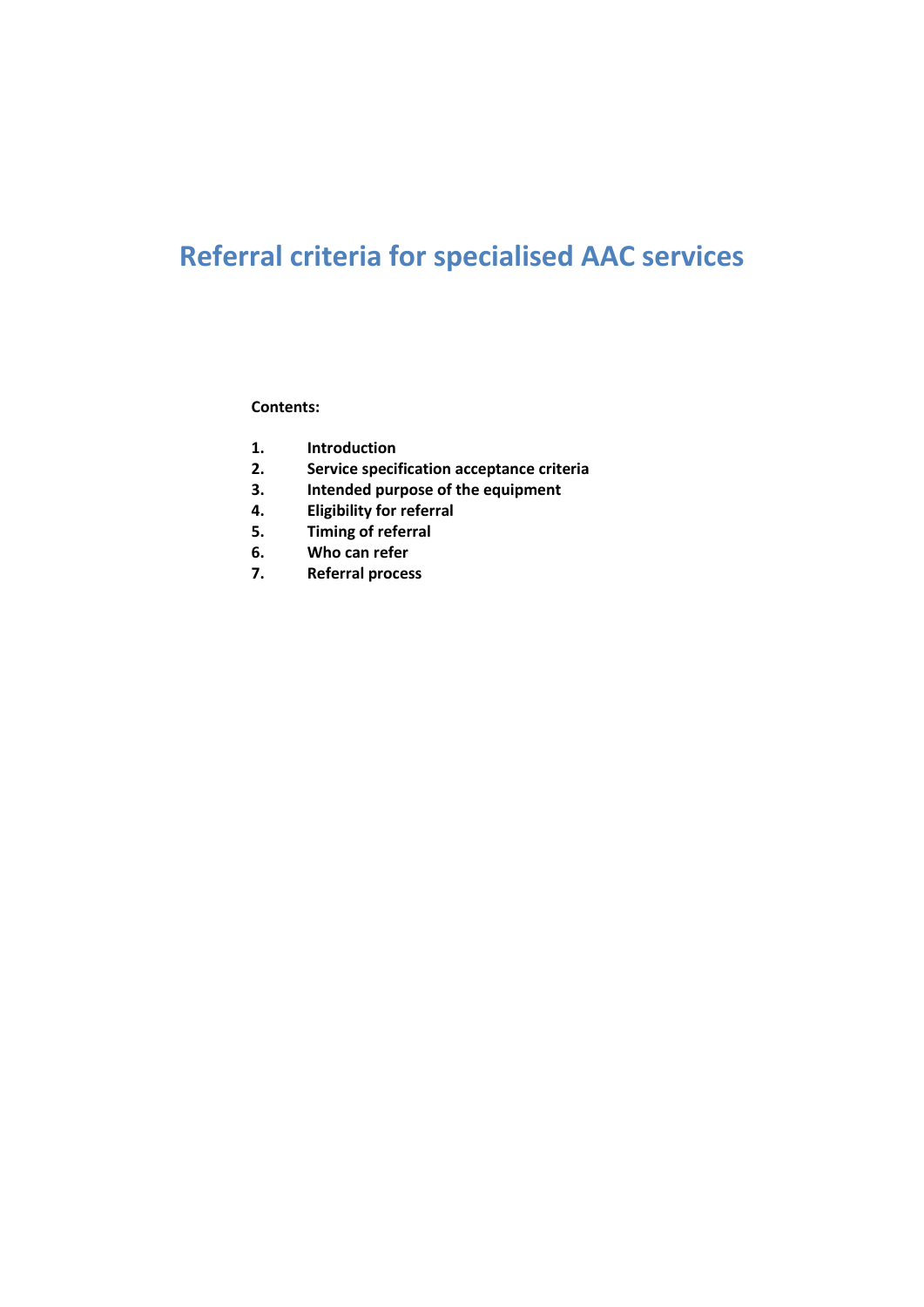## **1. Introduction**

- 1.1 Criteria for acceptance of referrals for specialised Alternative and Augmentative Communication (AAC) assessment are set out in the Service Specifications for AAC Services.
- 1.2 This document is intended to give guidance on the operational interpretation of the service specification. A decision chart also accompanies this document.
- 1.3 If someone does not meet the criteria for assessment or provision by a specialised AAC service, this does not necessarily mean that the person should not have access to AAC or other technology. It means that they are not suitable for assessment and provision under this service specification at this time. Other support and funding streams may be more suitable.
- 1.4 The NHS England Service Specification (D01/S/b) recommends a 'Hub and Spoke' approach to the provision of AAC. Hub and spoke services are also known as specialised and local services and this terminology will be used in this document. The NHS England Service Specification is for the specialised services and these referral criteria relate to referrals which can be accepted by those specialised services.
- 1.5 If potential referrers are unsure whether a person is eligible for referral, they are encouraged to contact their local specialised AAC service in order to discuss a case prior to making that referral.

## **2. Service specification Acceptance criteria**

2.1 The service specification for AAC services states:

An individual who would access a specialised AAC service would have both of the following:

- $\circ$  a severe/complex communication difficulty associated with a range of physical, cognitive, learning, or sensory deficits;
- o a clear discrepancy between their level of understanding and ability to speak.

In addition, an individual must:

- o be able to understand the purpose of a communication aid;
- o have developed beyond cause and effect understanding;

and may:

- o have experience of using low tech AAC which is insufficient to enable them to realise their communicative potential.
- 2.2 The following exclusion criteria will apply to all referrals:
	- o pre-verbal communication skills;
	- o not having achieved cause and effect understanding;
	- $\circ$  have impaired cognitive abilities that would prevent the user from retaining information on how to use equipment.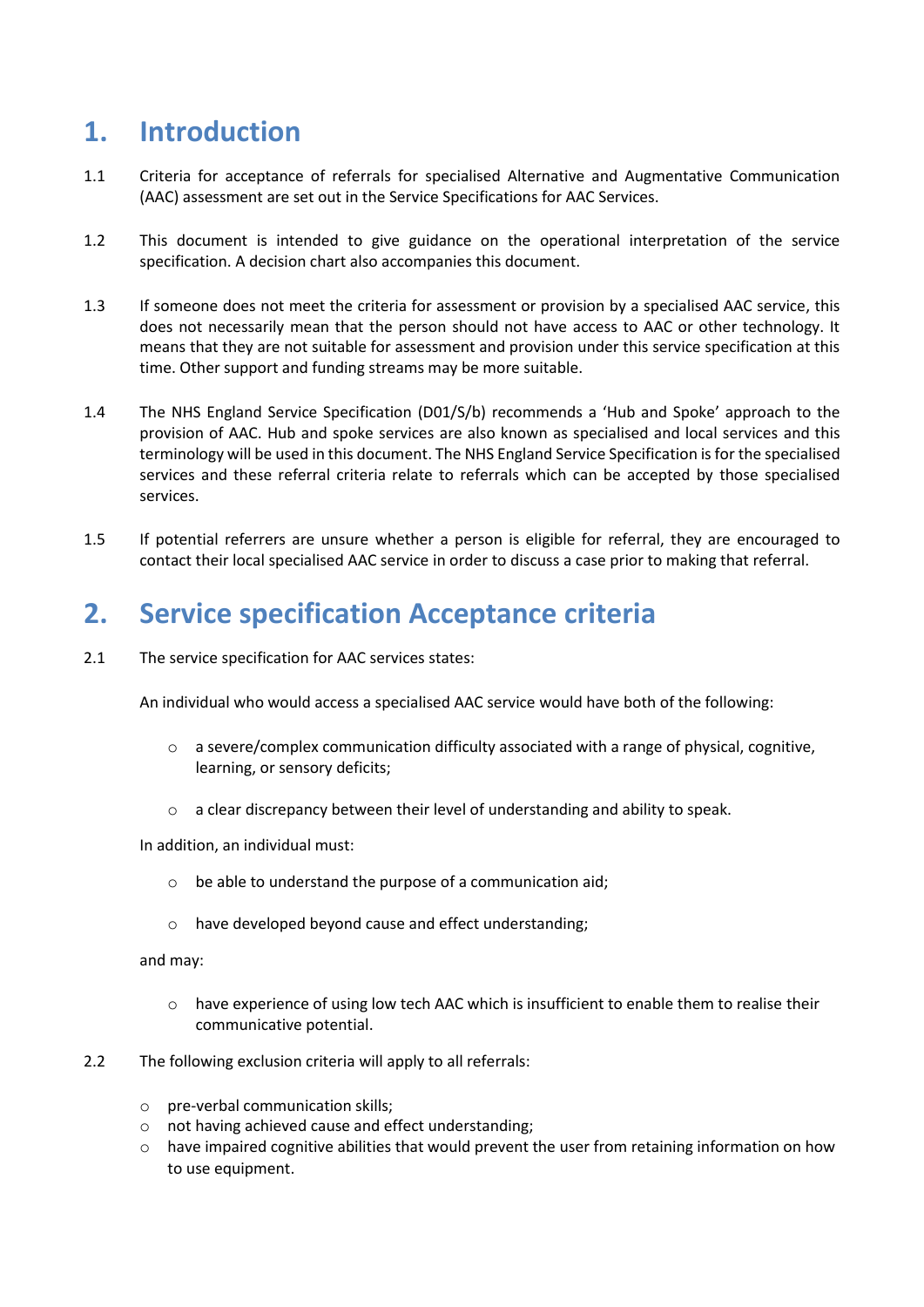### **3. Purpose of the equipment**

- 3.1 People eligible for assessment for specialised AAC should have a need for a Voice Output Communication Aid (VOCA).
- 3.2 It is recognised that email, other computer applications, texting and other technologies are forms of communication, however the primary aim of referrals to a specialised AAC service must be related to a significant difficulty communicating through speech.
- 3.3 The responsibility for assessing and providing equipment to support access to a computer for purposes other than voice output will vary depending on the circumstances of computer use. This may be, for example, vi[a Access to Work,](https://www.gov.uk/access-to-work/overview) [Environmental Control Services](https://www.england.nhs.uk/wp-content/uploads/2013/06/d01-com-dis-equ-env-con.pdf) (D01/S/c), Education or other routes.
- 3.4 Provision of a VOCA should broaden the range of communicative functions and the contexts in which a person can participate.

# **4. Eligibility for referral**

- 4.1 A person being referred for a specialised AAC assessment should have significant difficulty communicating through speech.
- 4.2 If a person has variable speech, (i.e. is able to speak intelligibly at some times but not at others), then a clinical decision will need to be made on an individual basis as to whether a voice output communication aid is appropriate. This is likely to be determined by the proportion of time the person can and cannot speak intelligibly, their communication environment and which communication partners find them intelligible.
- 4.3 A person who has intact literacy and no or mild language delay / disorder AND who has the physical ability to control equipment using at least one hand at reasonable speed and accuracy would not be considered to require a specialised assessment for AAC. Such a person should be supported by their local team and should be eligible for other sources of funding.
- 4.4 A person with impaired literacy to the extent that they cannot construct messages by spelling, but who has sufficient language skills to combine multiple words, phrases or symbols into messages with multiple concepts is likely to require specialised assessment regardless of whether they can control a touchscreen or keyboard with a hand.
- 4.5 A person who can use a touchscreen or keyboard with a hand but has a severe language delay / disorder to the extent that they cannot combine words or phrases to create more than one concept may benefit from AAC but the assessment itself and the equipment required are unlikely to be complex. In most cases the needs of such people can be met by the local team.
- 4.6 A person with severe language delay or disorder as in point 4.5, but who cannot use a touchscreen or keyboard with a hand, is likely to require specialised assessment.
- 4.7 In a person with developing AAC skills the following factors will apply:

4.7.1 The person should be able to consistently make purposeful choices. Evidence of this will be required.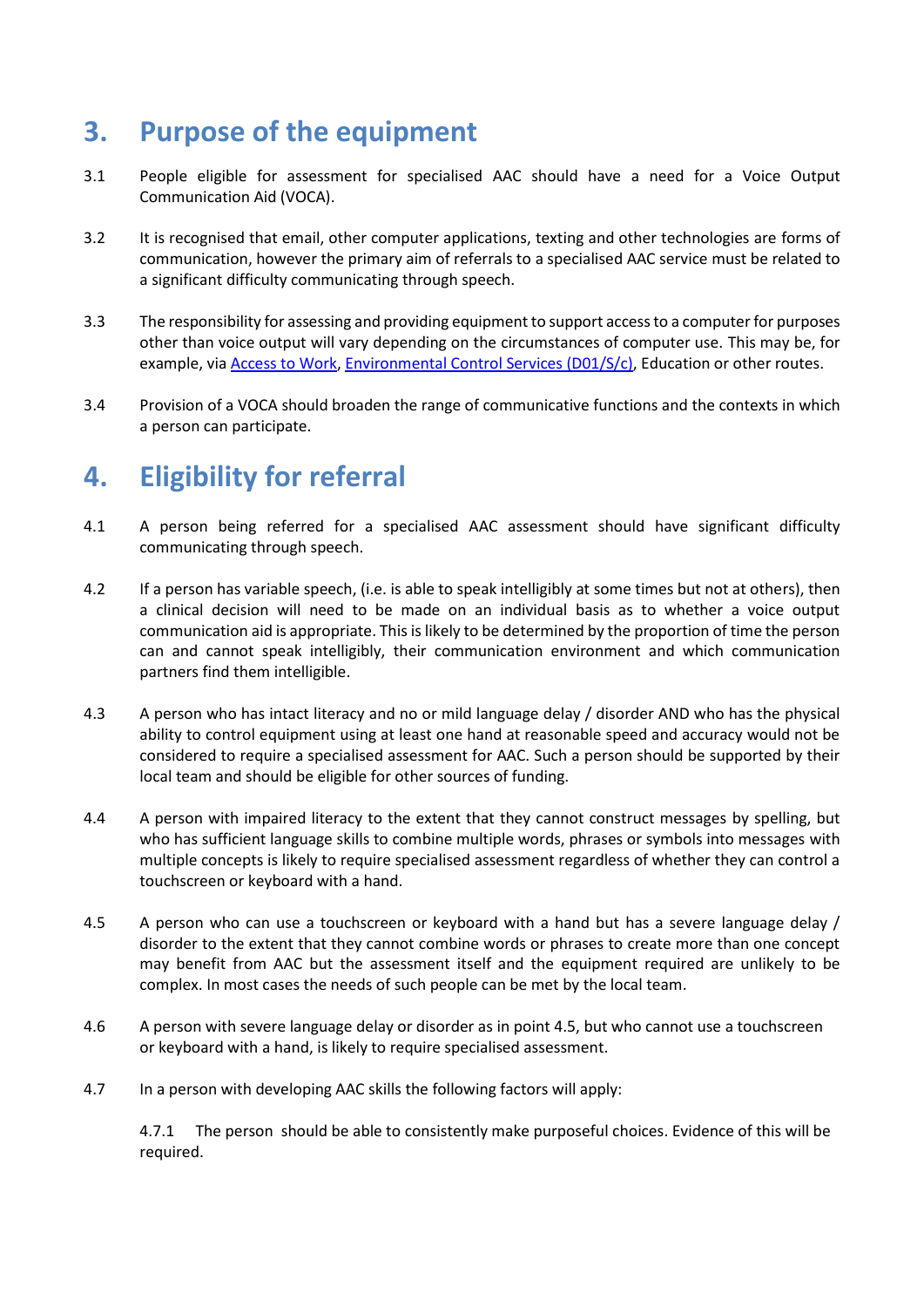4.7.2 The referring therapist should evidence that the person is moving beyond basic choice making and would now benefit from the use of technology in order to communicate a larger variety choices for increased communicative functions e.g. to make requests, question, comment, interact etc.

4.7.3 The person should demonstrate ability to link ideas/ semantic categories and syntactic functions beyond basic requests.

4.8 In addition, where identified impairments of social communication are present, consideration should be given to how these impairments would impact on the functional use of an AAC system. The following factors should apply:

4.8.1 As with other groups, provision of a system should look to broaden the range of communicative functions and contexts in which a person can participate.

4.8.2 In common with other areas of this pathway, examples of low-tech use and why this is not suitable or not sufficient to meet the communication needs of the person would need to be provided.

4.8.3 Communicative intent would need to be demonstrated, as this funding stream is not intended to cover devices provided for the purposes of language modelling, behaviour management and the development of social interaction skills.

- 4.9 In most circumstances, a referral should indicate that low-tech AAC has been considered and must identify why this does not meet the person's needs. A case for why a VOCA might better meet their needs should be presented. If low tech AAC has not been considered, the referral should justify why this is the case.
- 4.10 If a person meets the eligibility criteria the assessment will include considering the need for mounting of the required AAC equipment. If a person meets the eligibility criteria and has appropriate equipment in place, a referral can be made for consideration of mounting options.

## **5. Timing of referrals**

- 5.1 Most people referred to the service should meet the criteria for referral at the time they are referred, with the exceptions below.
- 5.2 People with rapidly degenerative conditions can be referred to the service prior to their meeting all of the referral criteria. However the following factors will be taken into consideration:

5.2.1 The referring professional and the specialist team receiving the referral should be satisfied that the rate of deterioration is such that the referral criteria are likely to be met within the time in which a device would be provided from referral. Although this time is variable, a time of 18 weeks is suggested.

5.2.2 It is recognised that this is a difficult determination to make in many cases, but some evidence of how deterioration has occurred in the period prior to referral should be included in the referral. Decisions will be based on the individual clinical circumstances of each case.

5.3 Patients undergoing rehabilitation who meet the referral criteria are eligible for AAC provision, however the following considerations may apply: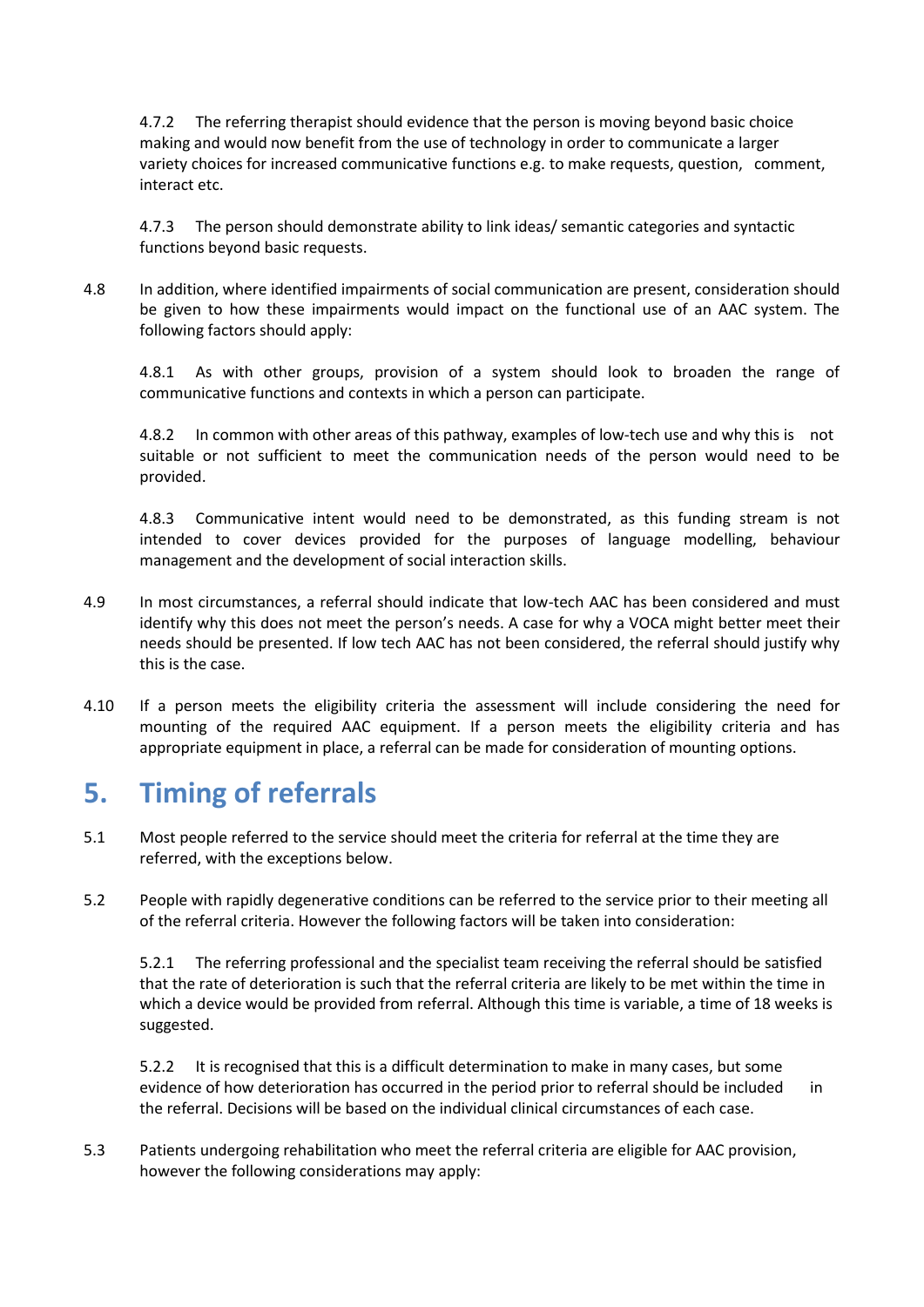5.3.1 The referring team and specialist service should be satisfied that it is likely that the person being referred will continue to meet the referral criteria even when rehabilitation is complete.

OR

5.3.2 The person is likely to benefit from high tech voice output AAC for a significant period within rehabilitation when there is evidence that low-tech communication will not meet their reasonable needs.

5.3.3 Likely means of support of the AAC device after discharge from rehabilitation should be identified. Where possible, the professionals that will take on this support should be actively involved in the referral and assessment process.

5.3.4 It is not the remit of the specialised AAC services to provide rehabilitation equipment, equipment to work on motor,cognitive or language skills (for example aphasia therapy software) as part of rehabilitation therapy sessions.

### **6. Who can refer**

- 6.1 Referrals should be made by health, social care or education professionals who are registered with the HCPC or other appropriate statutory body responsible for their profession.
- 6.2 The referrer should have prior and regular ongoing involvement with the person being referred and be prepared to support that person through the assessment.
- 6.3 Whatever the source of the referral, the specialised AAC service must be satisfied that ongoing monitoring of any AAC device provided will be carried out throughout its expected lifetime. If any additional cost implications to the AAC user or their family arise from the means of monitoring (i.e. payment to independent professionals) the AAC user or their family must be aware of these implications.
- 6.4 It is at the discretion of the AAC service to refuse a referral if they believe that there will not be sufficient support throughout the assessment process or ongoing support in place to ensure continued of AAC. If other referral criteria are met, then such a refusal would usually be accompanied by a recommendation to seek involvement of a local team who would be able to provide ongoing support. Once this is in place, a re-referral can be made.
- 6.5 Referrals will not be accepted from employees of commercial companies involved in the manufacture or sale of AAC devices.
- 6.6 By making a referral, referrers agree to a joint working model with the specialised AAC service. This agreement is to be involved in the whole process of assessment, training, provision and on-going support to the client and their network of support.